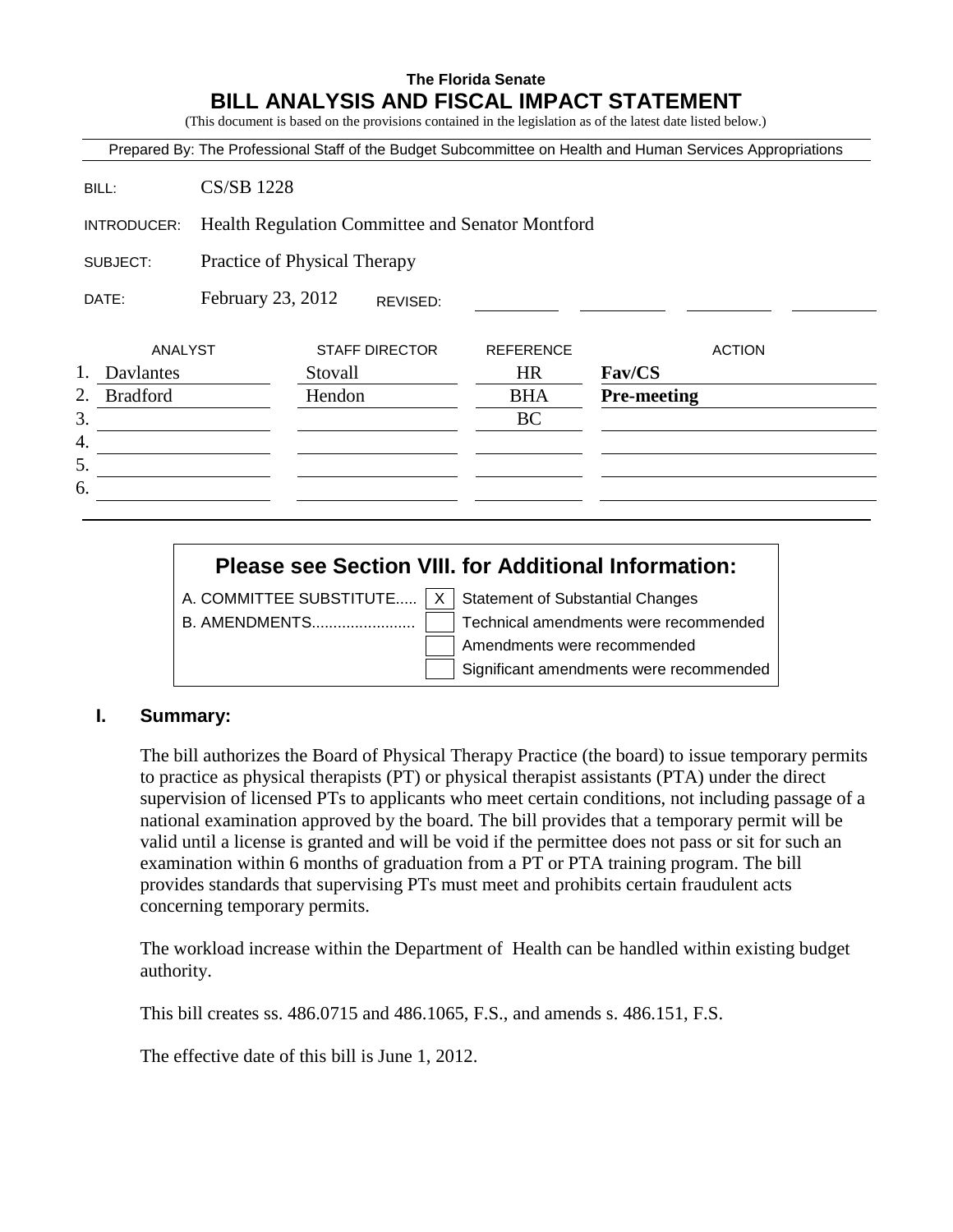# **II. Present Situation:**

# **Licensure of Physical Therapists and Physical Therapist Assistants**

To be licensed as a PT, an applicant must:

- Be at least 18 years old;
- Be of good moral character;
- Meet one of the following requirements:
	- o Have graduated from a PT training program in the United States accredited by the Commission on Accreditation for Physical Therapy Education  $(CAPTE)^1$  and have passed the National Physical Therapy Examination (NPTE) for PTs offered by the Federation of State Boards of Physical Therapy (FSBPT) within 5 years before the date of application for licensure;
	- o Have graduated from a PT training program in a foreign country, have had his or her credentials deemed by the Foreign Credentialing Commission on Physical Therapy or other board-approved credentialing agency to be equivalent to those of U.S.-educated PTs, have successfully completed a board-approved English proficiency examination if English was not the language of instruction in the PT training program, and have passed the NPTE for PTs within 5 years before the date of application for licensure;
	- o Have passed a board-approved examination and hold an active license to practice physical therapy in another state or jurisdiction if the board determines that the standards for licensure in that state or jurisdiction are as high as those of this state;
- Pass the Laws and Rules Examination offered by the FSBPT (a \$25 fee is required<sup>2</sup>) within 5 years before the date of application for licensure;<sup>3</sup>
- Meet the general requirements for licensure of all health care practitioners in ch. 456, F.S., including those in s. 456.0635, F.S., relating to past felony convictions; and
- Pay a  $$180$  fee.<sup>4</sup>

Licenses must be renewed biennially for an \$80 fee.<sup>5</sup> Continuing education of 24 hours per biennium is also required. At least 1 hour of education must be on HIV/AIDS, and 2 hours must be on medical error prevention. Certain exceptions to continuing education requirements may be made for licensees experiencing emergencies or hardship.<sup>6</sup>

Licensure requirements for PTAs are the same as those for PTs except that applicants must have graduated from an approved PTA training program, passed the NPTE for PTAs, or hold an active PTA license in another state or jurisdiction. Licensure fees and continuing education requirements are also the same.<sup>7</sup>

<sup>5</sup> Rule 64B17-2.005(1), F.A.C.

 $\overline{a}$ <sup>1</sup> CAPTE primarily accredits U.S.-based schools, although it also provides accreditation to two programs in Canada and one in Scotland. Source: CAPTE, *Directory of Programs*, available at:<http://www.capteonline.org/Programs/> (last visited on January 19, 2012).

<sup>&</sup>lt;sup>2</sup> Rule 64B-1.016(1)(a), F.A.C.<br><sup>3</sup> Bules 64B17, 2,001, 64B17, 2

<sup>3</sup> Rules 64B17-3.001, 64B17-3.002, and 64B17-3.003, F.A.C.

Rule 64B17-2.001, F.A.C.

<sup>6</sup> Rules 64B17-8.001, 64B17-8.002, and 64B17-8.003. F.A.C.

<sup>&</sup>lt;sup>7</sup> Rules 64B17-4.001, 64B17-4.002, and 64B17-4.003, F.A.C.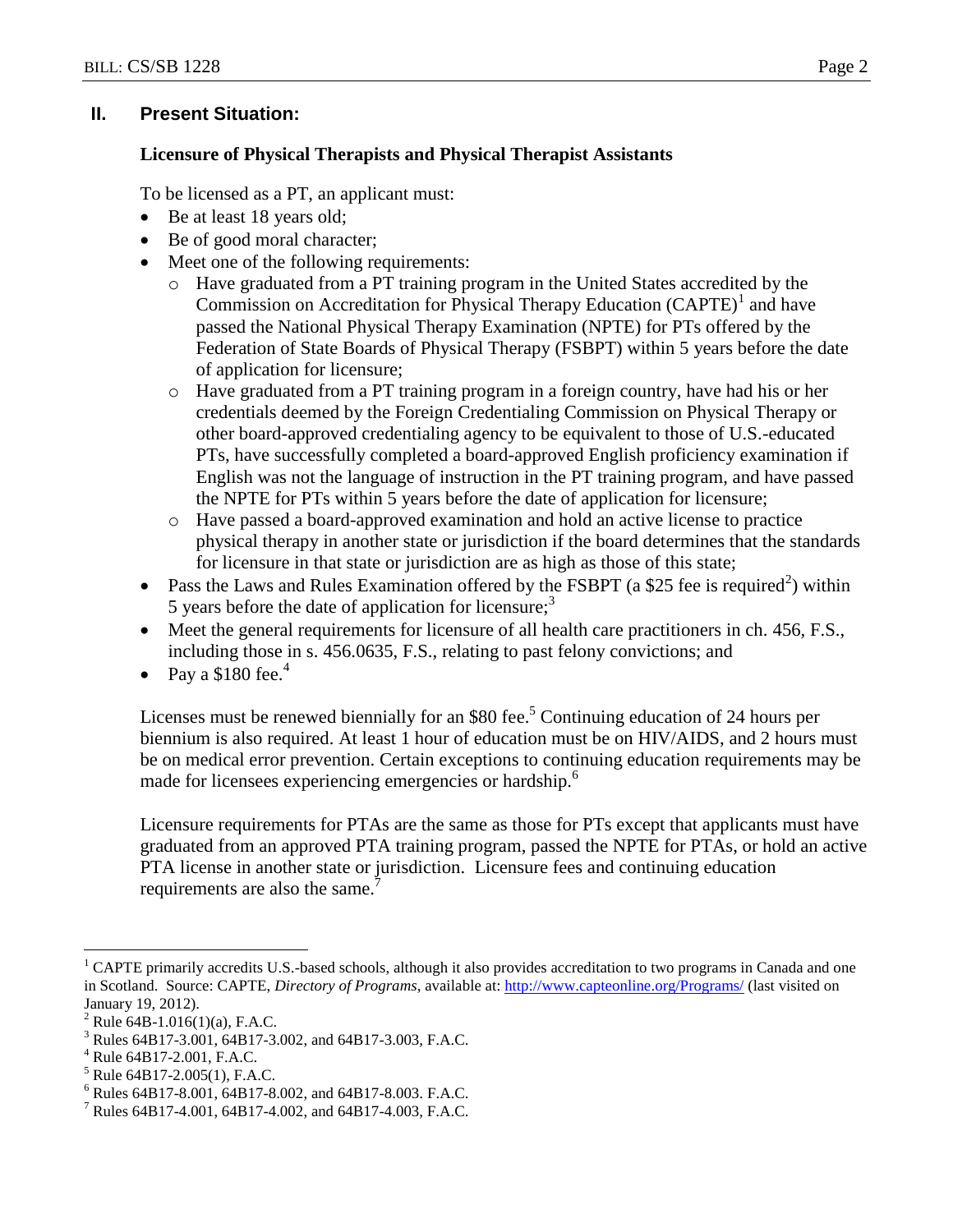Currently, no statute or rule authorizes issuance of temporary permits for PTs or PTAs; statutory provisions concerning such permits were deleted in 1999.<sup>8</sup>

Only PTs licensed in good standing by the board are authorized to use the words "physical therapist," "physical therapy," or "physiotherapist" or the abbreviations "PT," "PhT," "RPT," or "LPT" in connection with their names and places of business. Only PTAs licensed in good standing by the board are authorized to use the words "physical therapist assistant" or "physical therapy technician" or the abbreviations "PTA," "LPTA," "RPTA," or "PTT" in connection with their names and places of business.<sup>9</sup>

## **Testing Schedules**

The NPTE is a multiple-choice, computerized exam which is only administered at Prometric testing centers. Until recently, the NBTE was offered on a continuous basis; examinees could take the exam at any Prometric center on any business day of their choosing. Since July 2011 for the NPTE for PTs, and starting in March 2012 for the NPTE for PTAs, the examinations will only be administered on certain days of the year. In 2012, the NPTE for PTs will be offered five times: January 30, March 29, July 2, July 31, and October 23; the NPTE for PTAs will be offered on April 26, July 17, and October 20. The examinations will thereafter be scheduled four times per year.

This change is intended to address security concerns and to protect the integrity of the exam and its questions, but it has also created accessibility problems for PT and PTA students, especially those in populous areas.<sup>10</sup> Many PT students must wait months for the opportunity to take the NBCE at a nearby Prometric center, compromising their ability to find jobs and become licensed. There are 12 Prometric locations which administer the NPTE in Florida; only one is in Miami, and only one is in the Orlando metro area. $^{11}$ 

Exam scores are released to state physical therapy boards within 5 business days of each examination.<sup>12</sup>

The Florida Laws and Rules Examination is a multiple-choice exam offered on a continuous basis at any Prometric center.<sup>13</sup>

#### **Delegation of Duties to Unlicensed Personnel**

Unlicensed personnel may assist in the delivery of patient care treatment under the direct supervision of a PT. Except in a case of emergency, direct supervision requires the physical presence of the licensed PT for consultation and direction of the actions of a PT or PTA who is

 $\overline{a}$ 

<sup>8</sup> Department of Health, *2012 Bill Analysis, Economic Impact, and Fiscal Note for SB 1228*. A copy is on file with the Senate Health Regulation Committee.

<sup>&</sup>lt;sup>9</sup> Section 486.135, F.S.

<sup>&</sup>lt;sup>10</sup> FSBPT, *Fixed-date testing information for the PT and PTA NPTE*, available at: <https://www.fsbpt.org/ForCandidatesAndLicensees/FixedDateTesting/index.asp> (Last visited on December 15, 2011).

<sup>&</sup>lt;sup>11</sup> Prometric, *Test Center Selection*, available at:<https://securereg3.prometric.com/siteselection.aspx> (Last visited on December 15, 2011).

 $12$  Phone conversation with FSBT staff.

<sup>&</sup>lt;sup>13</sup> Email correspondence with board staff. Copies are on file with the Senate Health Regulation Committee.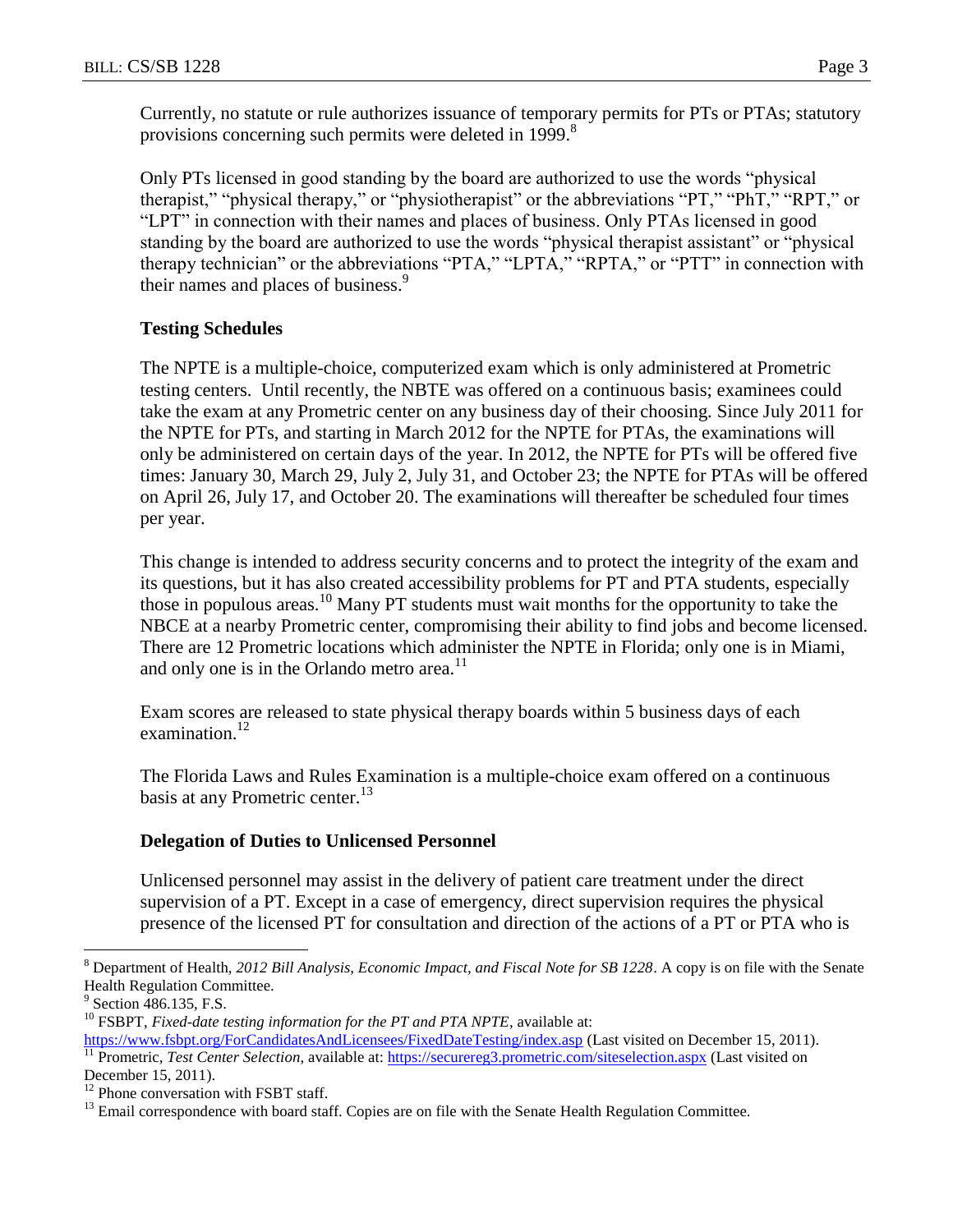practicing under a temporary permit and who is a candidate for licensure by examination.<sup>14</sup> A PT may only delegate tasks which he or she is qualified to perform, and it is the responsibility of the PT to ensure that tasks are completed adequately by appropriately-trained personnel. The PT remains liable for anything performed under his or her supervision.

PTs are not allowed to delegate tasks to unlicensed personnel which require the special knowledge, judgment, and skills of a PT or PTA, including:

- Initial evaluation or any subsequent evaluation of the patient;
- Interpretation of the initial evaluation or any subsequent evaluation;
- Establishment or revision of physical therapy goals;
- Development or alteration of the plan of care;
- Assessment of the progress of the patient in relation to the plan of care; and
- $\bullet$  Final completion of patient progress notes.<sup>15</sup>

# **III. Effect of Proposed Changes:**

**Section 1** creates s. 486.0715, F.S., to allow the board to issue a temporary PT permit to an applicant who:

- Completes an application on a form approved by the department;
- Meets all eligibility requirements for licensure under ch. 456, F.S., s. 486.031, F.S., and related rules, except that passage of a national examination approved by the board is not required;
- Submits an application for licensure under s. 486.041, F.S.;
- Demonstrates proof of malpractice insurance; and
- Submits documentation, under rules adopted by the board, verifying that he or she will practice under the direct supervision of a licensed PT meeting certain conditions.

A temporary permit is nonrenewable and is valid until a license is granted by the board. A temporary permit becomes void if a permittee does not pass or sit for such an examination within 6 months of graduation from a department-approved training program.

Supervising PTs must have been licensed in this state for at least 6 months before the supervision period begins, may only supervise one permittee at a time, and must cosign all patient records produced by a permittee.

**Section 2** creates s. 486.1065, F.S., to provide identical provisions for issuance of temporary PTA permits. Applicants must meet eligibility requirements for licensure under s. 486.102, F.S., rather than s. 486.031, F.S., and must submit an application for licensure under s. 486.103, F.S., rather than s. 486.041, F.S.

**Section 3** amends s. 486.151, F.S., to prevent permittees from being prosecuted for unlicensed practice and prohibit certain acts related to fraudulent obtainment or use of temporary permits.

 $\overline{a}$  $14$  Section 486.021(9), F.S. This language remained in statute after provisions for issuing temporary permits were repealed in 1999.

 $^{15}$  Rule 64B17-6.007, F.A.C.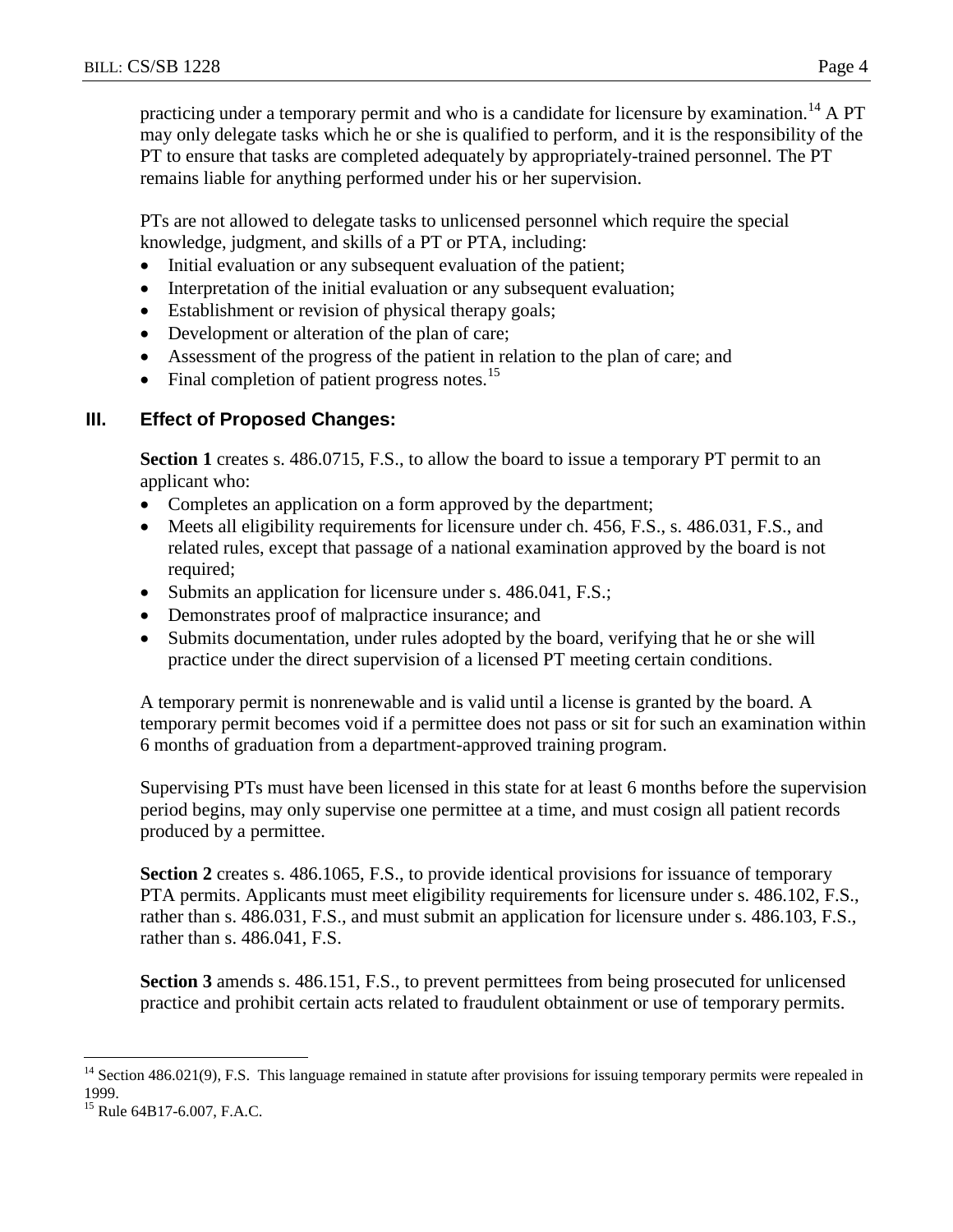**Section 4** provides an effective date of June 1, 2012.

#### **IV. Constitutional Issues:**

A. Municipality/County Mandates Restrictions:

The provisions of this bill have no impact on municipalities and the counties under the requirements of Article VII, Section 18 of the Florida Constitution.

B. Public Records/Open Meetings Issues:

The provisions of the bill have no impact on public records or open meetings issues under the requirements of Article I, Section 24(a) and (b) of the Florida Constitution.

C. Trust Funds Restrictions:

The provisions of this bill have no impact on the trust fund restrictions under the requirements of Article III, Subsection 19(f) of the Florida Constitution.

#### **V. Fiscal Impact Statement:**

A. Tax/Fee Issues:

None.

B. Private Sector Impact:

Recent PT and PTA graduates will be able to practice in their chosen fields while waiting to take the NPTE.

#### C. Government Sector Impact:

The Department of Health (department) might experience an increase in workload related to issuing temporary permits for PTs and PTAs. However, each application for a temporary permit must be accompanied by an application for licensure; fees related to licensure applications should help offset the fiscal impact of issuing temporary permits. An exact fiscal impact cannot be calculated at this time because the number of potential applicants for temporary permits is unknown.

The department will also incur nonrecurring costs for rulemaking and updating its practitioner licensure database, both of which current resources are adequate to absorb.

## **VI. Technical Deficiencies:**

"Such an examination" in lines 33 and 66 should be replaced with "a national examination approved by the board" to increase clarity.